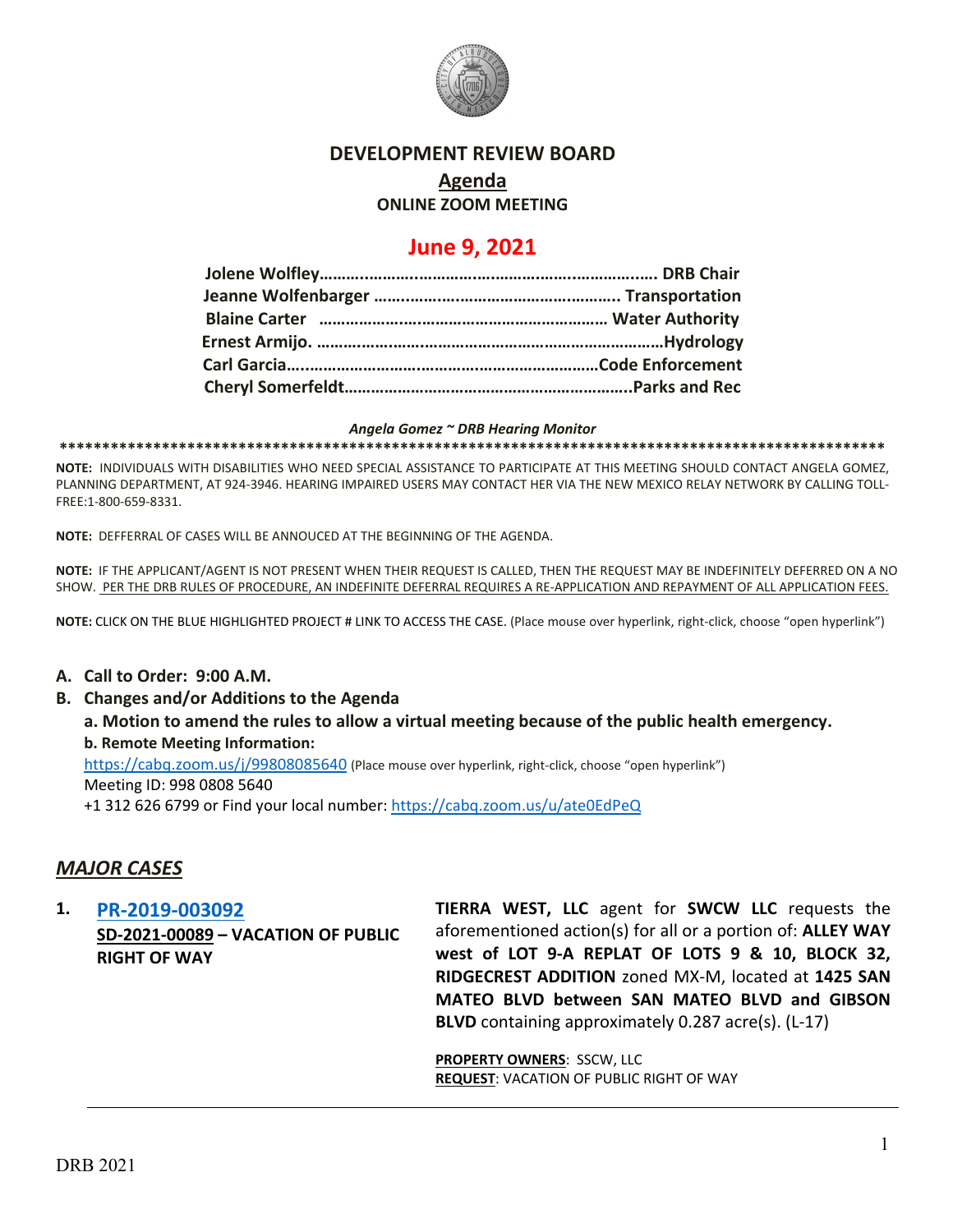| 2. | PR-2020-004676<br>SD-2021-00093 - VACATION OF PUBLIC<br><b>RIGHT OF WAY</b>                                                                                         | MICHELLE HENRIE agent for MACRITCHIE STORAGE<br><b>VENTURES, LLC</b> requests the aforementioned action(s) for<br>all or a portion of: LOT C48 & C49, TOWN OF ATRISCO<br>GRANT zoned NR-BP, located on VOLCANO RD between<br>CENTRAL AVE SW and 98 <sup>th</sup> ST containing approximately<br>$9.59$ acre(s). $(K-9)$                                                                                                                                                                         |
|----|---------------------------------------------------------------------------------------------------------------------------------------------------------------------|-------------------------------------------------------------------------------------------------------------------------------------------------------------------------------------------------------------------------------------------------------------------------------------------------------------------------------------------------------------------------------------------------------------------------------------------------------------------------------------------------|
|    |                                                                                                                                                                     | <b>PROPERTY OWNERS: JUANITA GONZALEZ</b><br><b>REQUEST: VACATE A PORTION OF VOLCANO ROAD</b>                                                                                                                                                                                                                                                                                                                                                                                                    |
| З. | PR-2019-002821<br>SI-2021-00667 - SITE PLAN                                                                                                                         | <b>BIRKIE AYER JR.</b> requests the aforementioned action(s) for<br>all or a portion of: LOT 2-A & 2-B, FRATERNAL ORDER OF<br>POLICE zoned NR-BP, located on JEFFERSON ST NE<br>between THE LANE AT 25 and JEFFERSON PLAZA NE<br>containing approximately 5.009 acre(s). (E-17)                                                                                                                                                                                                                 |
|    |                                                                                                                                                                     | PROPERTY OWNERS: GROUP 1 REALTY INC.<br>REQUEST: SITE PLAN DRB FOR PARKING LOT and 22,733 SQF COLLISION<br><b>CENTER</b>                                                                                                                                                                                                                                                                                                                                                                        |
| 4. | PR-2021-005473<br>SI-2021-00709 - SITE PLAN                                                                                                                         | HUITT ZOLLARS INC. - SCOTT EDDINGS agent for AARON<br><b>CARLSON</b> requests the aforementioned action(s) for all or a<br>portion of: LOT 24 UNIT 1, LADERA BUSINESS PARK<br>SUBDIVISION zoned NR-C, located at 7801 LA MORADA PL<br>and UNSER containing approximately 2.7 acre(s). (H-9)                                                                                                                                                                                                     |
|    |                                                                                                                                                                     | <b>PROPERTY OWNERS: PACIFIC CACTUS, LLC</b><br>REQUEST: TO DEVELOP AN UNIMPROVED LOT WITHIN THE LADERA<br><b>BUSINESS PARK</b>                                                                                                                                                                                                                                                                                                                                                                  |
| 5. | Project # PR-2019-002571<br>SD-2020-00097 - VACATION OF PUBLIC<br><b>EASEMENT</b><br>SD-2020-00098 - VACATION OF PUBLIC<br><b>EASEMENT</b><br>(Sketch Plat 7/10/19) | DENNIS LORENZ agent(s) for PHILLIP PICKARD - DCLP<br>TRUST request(s) the aforementioned action(s) for all or a<br>portion of: NORTHWEST CORNER, NEW MEXICO STATE<br>HIGHWAY DEPARTMENT, TRACT A UNIT A, NORTH<br>ALBUQUERQUE ACRES, zoned NR-LM, located at 7550 PAN<br>AMERICAN between SAN FRANCISCO NE and DEL REY AVE<br>NE, containing approximately 0.14 acre(s). (D-18)[Deferred<br>from 6/10/20, 6/24/20. 7/22/20, 9/23/20, 1/6/21, 4/7/21]<br><b>PROPERTY OWNERS: PHILLIP PICKARD</b> |
|    |                                                                                                                                                                     | <b>REQUEST: VACATION OF PUBLIC DRAINAGE AND UTILITY EASEMENTS</b><br>** APPLICANT REQUESTS DEFERRAL TO SEPTEMBER 15, 2021                                                                                                                                                                                                                                                                                                                                                                       |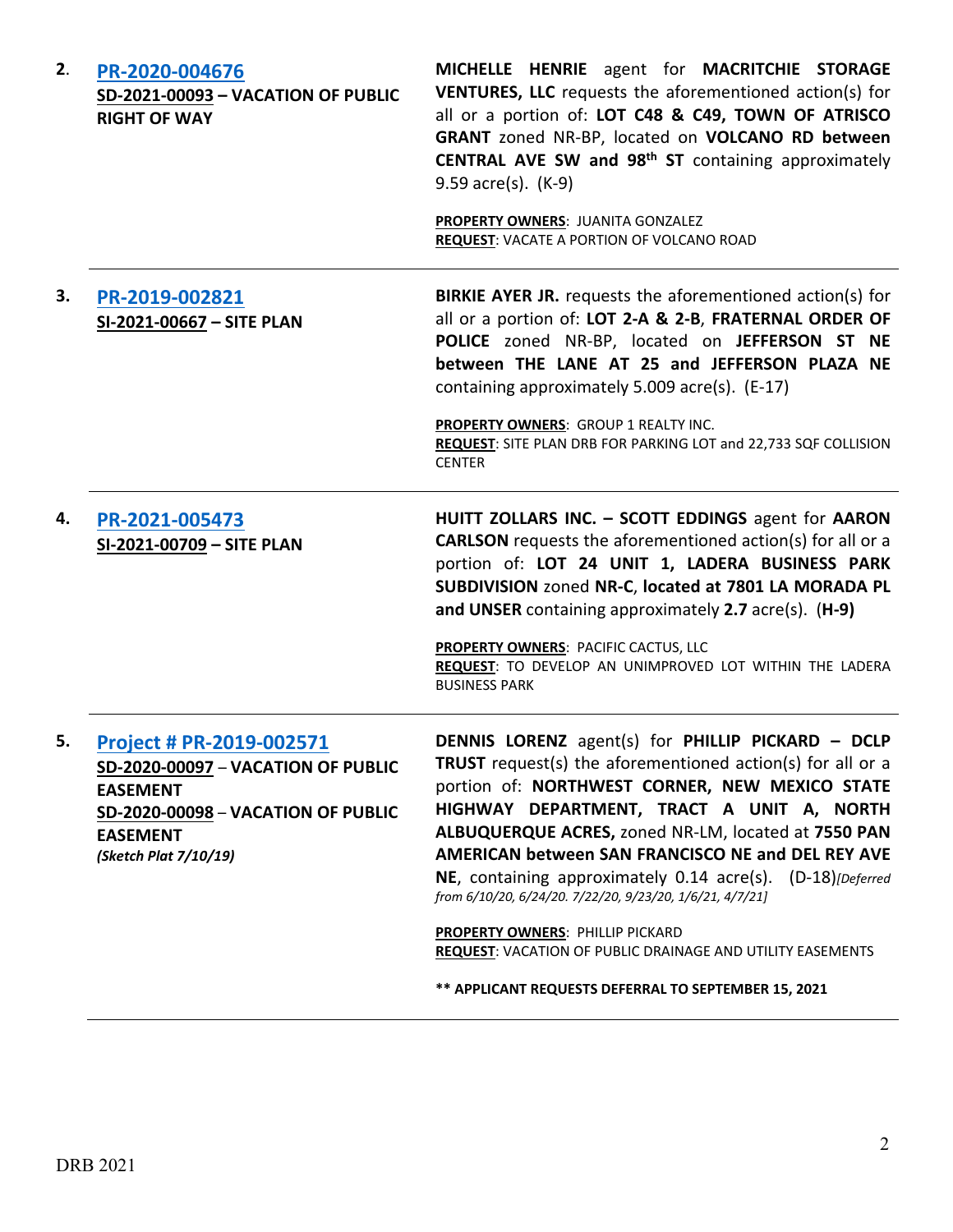**6. [PR-2020-004747](http://data.cabq.gov/government/planning/DRB/PR-2020-004747/DRB%20Submittals/PR-2020-004747_May_19_2021_Supp/Application/) SI-2021-00484 – SITE PLAN** **TIERRA WEST, LLC** agent for **98TH & I-40 LAND LLC** requests the aforementioned action(s) for all or a portion of: **TRACT 2 PLAT OF TRACTS 1 THRU 12, AVALON SUBDIVISION UNIT 5** zoned NR-BP, located on **DAYTONA RD NW between I-40 and DAYTONA** containing approximately 13.81 acre(s). (J-9)*[Deferred from 5/5/21, 5/19/21]*

**PROPERTY OWNERS: 98<sup>th</sup> & I-40 LAND LLC** 

**REQUEST**: SUBDIVIDE INTO TWO TRACTS, SITE PLAN FOR TWO BUILDINGS 9,800 SQF and 12,500 SQF for HEAVY VEHICLE & EQUIPMENT REPAIR, SERVICING AND MAINTENANCE **\*\* APPLICANT REQUESTS DEFERRAL TO JUNE 16, 2021**

# **7. [PR-2019-002063](http://data.cabq.gov/government/planning/DRB/PR-2019-002063/DRB%20Submittals/)**

**SD-2021-00086 – PRELIMINARY PLAT SD-2021-00087 – VACATION OF PUBLIC EASEMENT SD-2021-00088 – VACATION OF PUBLIC EASEMENT VA-2021-00126 – TEMPORARY DEFERRAL OF SIDEWALK VA-2021-00129 – SIDEWALK WAIVER**

**MARK GOODWIN & ASSOCIATES, PA** agent for **VUELO, LLC** requests the aforementioned action(s) for all or a portion of: **LOT 1-P1 THRU 26-PA, TRACT A, SAGE RANCH** zoned R-T, located on **SAGE RANCH CT between SAGE RD and BENAVIDEZ RD** containing approximately 3.7742 acres. (M**-**9) *[Deferred from 5/26/21]*

**PROPERTY OWNERS**: VUELO, LLC **REQUEST**: SEE DESCRIPTION

### **8. [PR-2019-003169](http://data.cabq.gov/government/planning/DRB/PR-2019-003169/DRB%20Submittals/)**

**SD-2020-00115** – **PRELIMINARY PLAT VA-2020-00192** – **TEMPORARY DEFERRAL OF SIDEWALK** *(Sketch Plat 12/18/19)*

**RON HENSLEY/THE GROUP** agent(s) for **CLEARBOOK INVESTMENTS INC.** request(s) the aforementioned action(s) for all or a portion of: **01 UNIT 3 ATRISCO GRANT EXC NW'LY POR TO R/W,** zoned MX-M, located at **SAGE RD between COORS and 75TH ST**, containing approximately 9.56 acre(s). (L-10)*[Deferred from 7/22/20, 8/5/20, 9/2/20, 9/30/20, 11/18/20, 12/9/20, 2/3/21, 4/7/21, 4/28/21, 5/26/21]]*

**PROPERTY OWNERS**: CLEARBOOK INVESTMENTS INC, HENRY SCOTT TRUSTEE HENRY RVT **REQUEST**: SUBDIVISION OF TRACT INTO 62 LOTS AND 2 TRACTS AND SIDEWALK DEFERRAL

#### **9. [PR-2020-004024](http://data.cabq.gov/government/planning/DRB/PR-2020-004024/DRB%20Submittals/PR-2020-004024_June_9_2021_Supp/Application/PR-2020-004024_SD2021-00029_Supplemental%20Submittal.pdf)**

**SD-2021-00029 – PRELIMINARY PLAT (sketch plat 10-14-20)**

**CSI – CARTESIAN SURVEYS INC.** agent for **DIAMOND TAIL REALTY, LLC** request(s) the aforementioned action(s) for all or a portion of: **TRACTS H-5, VENTURA RANCH** zoned MX-M , located on **UNIVERSE BLVD NW between PASEO DEL NORTE NW and PARADISE BLVD NW** containing approximately 8.7797 acre(s). (B-10)*[Deferred from 3/10/21, 3/31/21, 4/28/21, 5/12/21, 5/26/21]*

**PROPERTY OWNERS**: DIAMOND TAIL REALTY, LLC **REQUEST**: REPLAT 5 LOTS INTO 6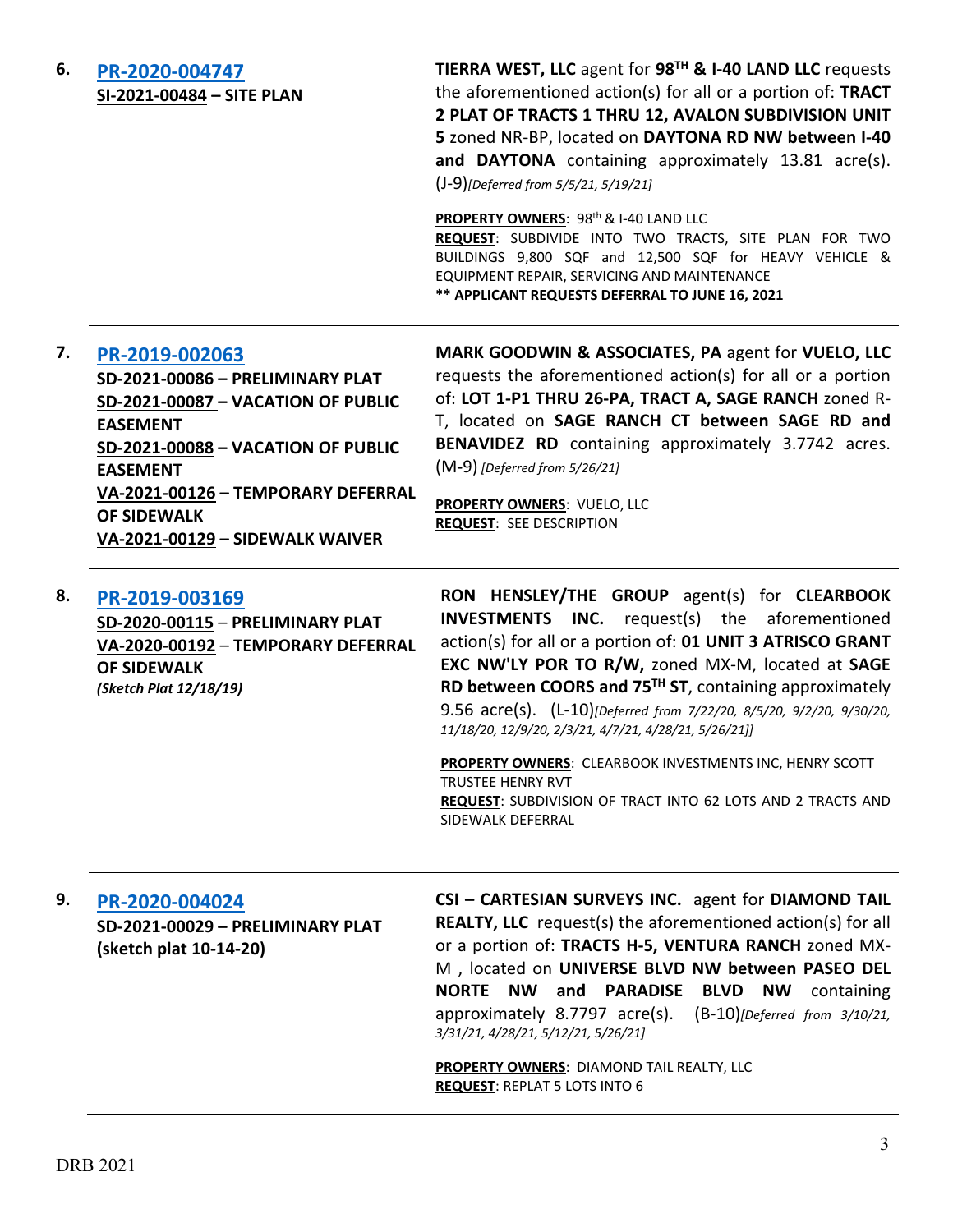| 10. | PR-2020-003259<br>SD-2021-00110 - VACATION OF PUBLIC<br><b>EASEMENT</b><br>SD-2021-00109 - PRELIMINARY/FINAL<br><b>PLAT</b> | CSI - CARTESIAN SURVEY'S INC. agent for PAY AND SAVE<br>request(s) the aforementioned action(s) for all or a portion<br>of TRACT A-2, TRACT A LOTS 1-5 AND 11-17, LANDS OF<br>M.S.T & T, FURR'S PROPERTIES INC.; RIVERA PLACE, zoned<br>MX-M, located at 4701 4TH ST NW between GRIEGOS RD<br>NW and PALO DURO AVE NW, containing approximately<br>3.3677 $\arccos 1$ (F-14)<br>PROPERTY OWNERS: PAY AND SAVE, INC<br>REQUEST: COMBINE 15 EXISTING PARCELS INTO ONE PROPOSED<br>TRACT, VACATE PUBLIC EASEMENT, GRANT PUBLIC EASEMENT |
|-----|-----------------------------------------------------------------------------------------------------------------------------|--------------------------------------------------------------------------------------------------------------------------------------------------------------------------------------------------------------------------------------------------------------------------------------------------------------------------------------------------------------------------------------------------------------------------------------------------------------------------------------------------------------------------------------|
| 11. | PR-2019-002573<br>SD-2021-00105 - AMENDMENT TO<br><b>INFRASTRUCTURE LIST</b>                                                | <b>GARCIA/KRAEMER &amp; ASSOCIATES agent(s) for JOHN MARK</b><br>JONES request(s) the aforementioned action(s) for all or a<br>portion of: LOT 5, UNIT 3, NORTH ALBUQUERQUE ACRES,<br>zoned R-D, located at 8500 GLENDALE AVE NE between<br>BARSTOW ST NE and VENTURA ST NE, containing<br>approximately 0.8864 acre(s). (B-20)                                                                                                                                                                                                      |
|     |                                                                                                                             | <b>PROPERTY OWNERS: JOHN MARK JONES</b><br>REQUEST: MINOR AMENDMENT TO APPROVED INFRASTRUCTURE LIST                                                                                                                                                                                                                                                                                                                                                                                                                                  |
| 12. | PR-2018-001542<br>VA-2021-00151 - EXTENSION OF<br><b>INFRASTRUCTURE LIST</b>                                                | ISAACSON & ARFMAN INC. agent(s) for TITAN NOB HILL,<br>LLC request(s) the aforementioned action(s) for all or a<br>portion of LOT 1-A, BLOCK 2, MESA GRANDE ADDITION<br>zoned MX-M, located at 4101 CENTRAL AVE NE between<br>SIERRA DR NE and MONTCLAIRE DR NE, containing<br>approximately 2.2496 acre(s). (K-17)                                                                                                                                                                                                                  |
|     |                                                                                                                             | PROPERTY OWNERS: TITAN NOB HILL<br><b>REQUEST: EXTENSION OF INFRASTRUCTURE LIST</b>                                                                                                                                                                                                                                                                                                                                                                                                                                                  |
| 13. | PR-2020-004604<br>SD-2021-0007 - AMENDMENT TO<br><b>INFRASTRUCTURE LIST</b>                                                 | agent(s)<br><b>CONSENSUS</b><br><b>PLANNING</b><br>INC.<br>for<br><b>TITAN</b><br><b>DEVELOPMENT</b> request(s) the aforementioned action(s) for<br>all or a portion of LOTS 17 - 20, PARCEL 4 BLOCK 9, NORTH<br>ALBUQUERQUE ACRES, zoned MX-L, located on HOLLY AVE<br>NE between VENTURA ST NE and DESERT SHADOW WAY<br>NE, containing approximately 3.5 acre(s). (C-20)                                                                                                                                                           |
|     |                                                                                                                             | PROPERTY OWNERS: TITAN DEVELOPMENT<br>REQUEST: AMENDMENT TO INFRASTRUCTURE LIST TO INCLUDE<br>ROUNDABOUT                                                                                                                                                                                                                                                                                                                                                                                                                             |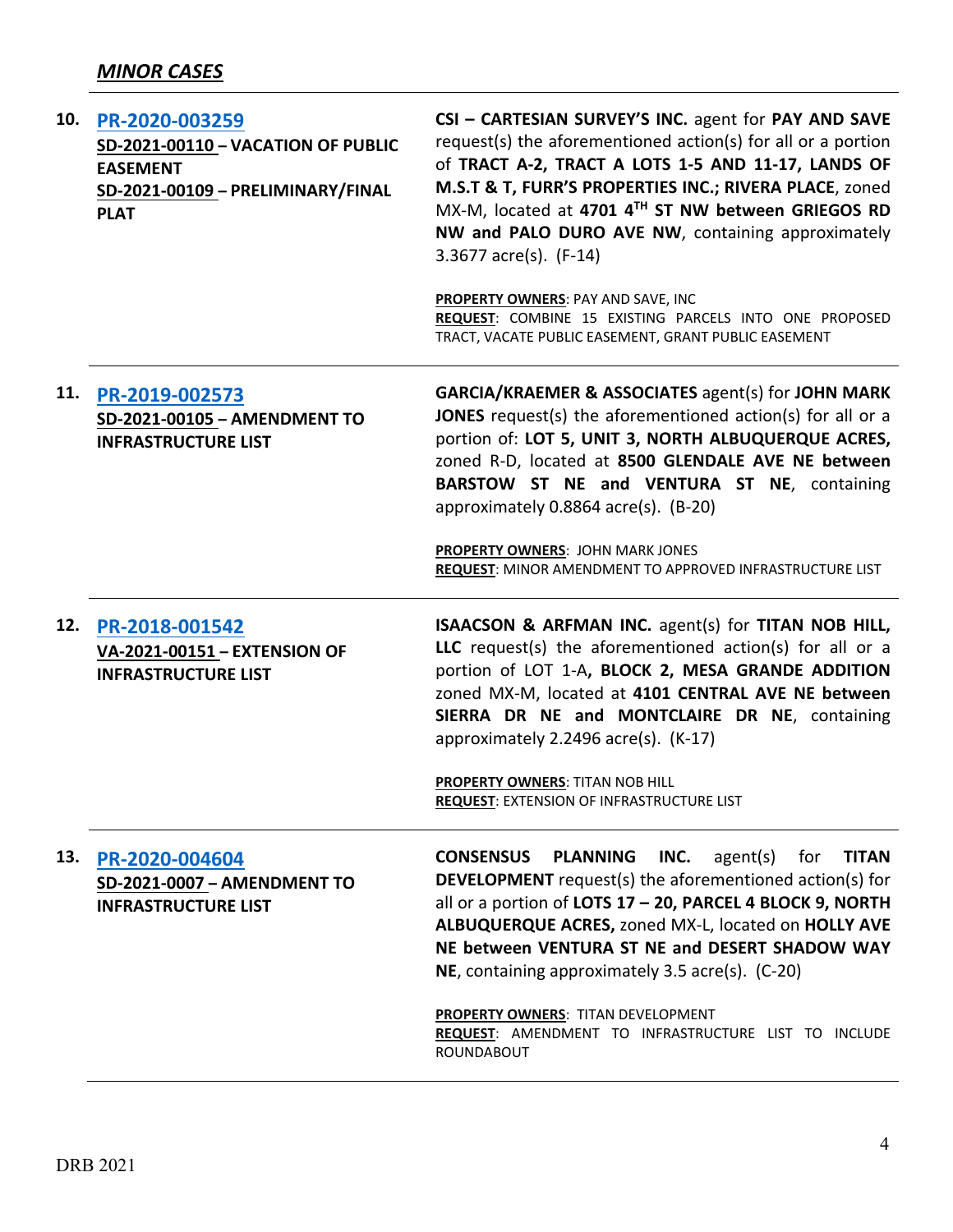| 14. | PR-2019-002663<br>(1009082)<br>SD-2020-00193 - PRELIMINARY/FINAL<br><b>PLAT</b><br>VA-2020-00377 - WAIVER TO IDO<br>(Sketch Plat 8/12/20) | CONSENSUS PLANNING INC. agent(s) for GROUP II U26 VC,<br>LLC requests the aforementioned action(s) for all or a<br>portion of: TRACT 1 BLOCK 2 UNIT 26, VOLCANO CLIFFS<br>SUBDIVISION, zoned MX-L located on KIMMICK DR NW<br>between PASEO DEL NORTE and ROSA PARKS RD NW,<br>containing approximately 15.7217 acre(s). (C-11) [Deferred]<br>from 12/2/20, 1/13/21]                                                                                                              |
|-----|-------------------------------------------------------------------------------------------------------------------------------------------|-----------------------------------------------------------------------------------------------------------------------------------------------------------------------------------------------------------------------------------------------------------------------------------------------------------------------------------------------------------------------------------------------------------------------------------------------------------------------------------|
|     |                                                                                                                                           | PROPERTY OWNERS: GROUP II U26 VC, LLC<br>REQUEST: MINOR SUBDIVISON PLAT TO SPLIT LOT TO MATCH EPC<br>APPROVED ZONE BOUNDARY. BULK LAND WAIVER TO DEFER<br>INFRASTRUCTURE TO FUTURE PLATTING/SITE PLAN ACTIONS.                                                                                                                                                                                                                                                                    |
| 15. | PR-2021-004038<br>SD-2021-00098 - PRELMINARY/FINAL PLAT                                                                                   | STEVEN J. SANDOVAL PS agent(s) for VIA REAL ESTATE, LLC<br>request(s) the aforementioned action(s) for all or a portion<br>of: LOTS 4 THRU 6, BLOCK 8, BROAD ACRES SUBDIVISION<br>zoned MX-M, located at 7521 MENAUL BLVD NE between<br>LOUISIANA BLVD and WYOMING BLVD, containing<br>approximately 0.717 acre(s). (H-19)[Deferred from 5/26/21]<br><b>PROPERTY OWNERS: KREIDER SHIRLEY A TRUSTEE KREIDER RVT</b><br>REQUEST: LOT CONSOLIDATION COMBINING LOTS 3 THRU 6 OF BLOCK |
|     | SKETCH PLAT                                                                                                                               | 8, BROADACRES SUBDIVISION AT THE NORTHWEST CORNER OF<br>MENAUL AND PENNSYLVANIA                                                                                                                                                                                                                                                                                                                                                                                                   |

**16. [PR-2021-005483](http://data.cabq.gov/government/planning/DRB/PR-2021-005483/DRB%20Submittals/PR-2021-005483_June_9_2021/Application/DRB-applicationLEEFin.pdf) PS-2021-00066 -SKETCH PLAT** **BASE DESIGN BUILD** agent(s) for **ELI II YONG LEE** request(s) the aforementioned action(s) for all or a portion of **W 2.8 FT OF LOT 5 & ALL LOT 6 & E 17 FT OF LOT 7 BLK 1 SUMMER GARDENS ADD and 8-A 1 REPLAT OF WESTERLY 11FT OF LOT 7 & ALL OF LOT 8 BLOCK 1 SUMMER GARDENS ADD, SUMMER GARDENS ADDITION** zoned R-T, located at **1523 AND 1515 MOUNTAIN RD between 15th ST NW and 18th ST NW**, containing approximately 0.23 acre(s). (J-13)

**PROPERTY OWNERS**: ELI II YONG LEE, LUIS ARAGON **REQUEST**: COMBINE ADJACENT LOTS INTO ONE NEW LOT FOR SINGLE FAMILY HOME

#### **Other Matters -**

**Action Sheet Minutes – May 26th, 2021**

**DRB Member Signing Session for Approved Cases**